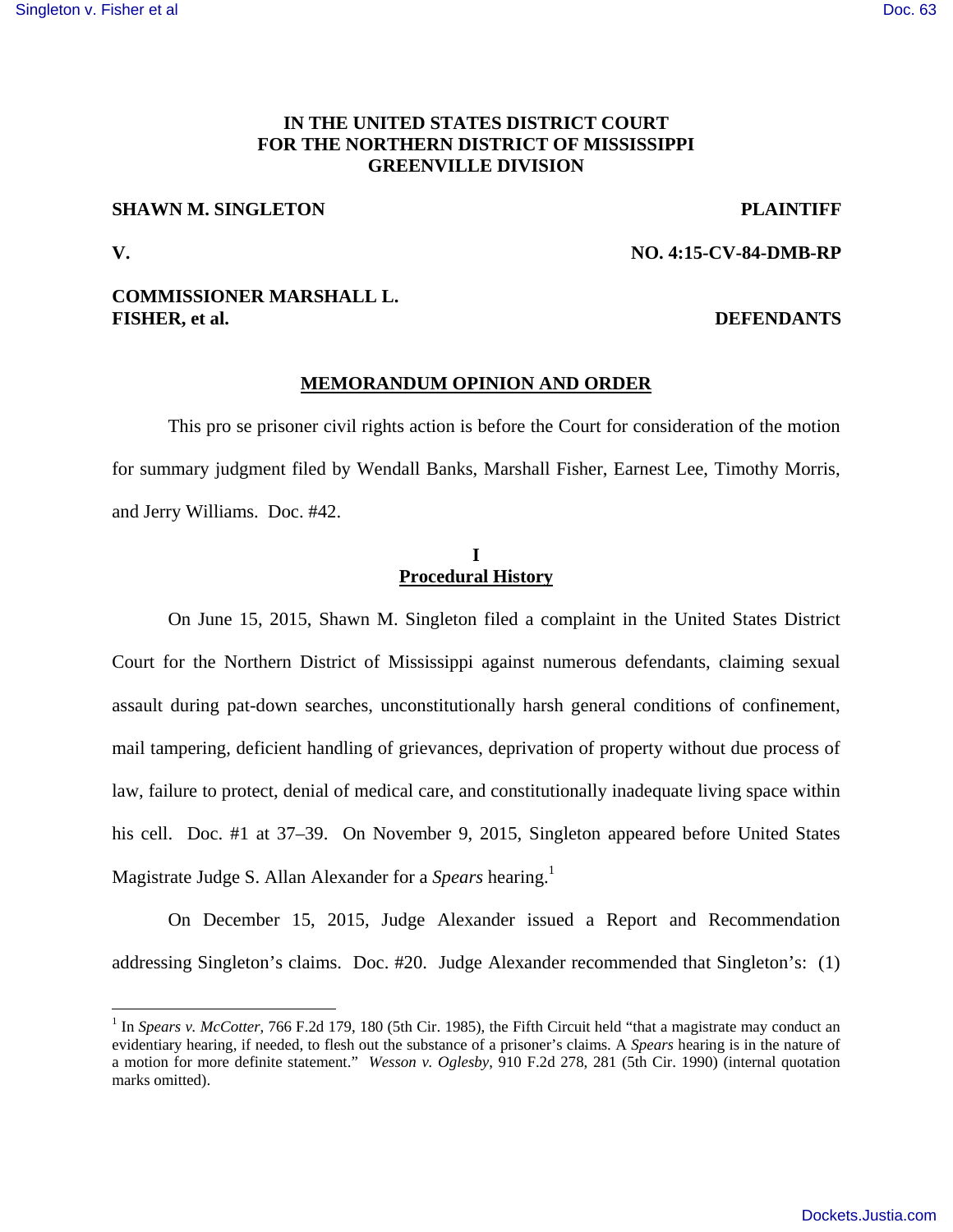claims for sexual assault, unconstitutionally harsh general conditions of confinement, mail tampering, deficient handling of grievances, and failure to protect, be dismissed for failure to exhaust; (2) claim for unlawful taking be dismissed for failure to exhaust and failure to state a claim; (3) denial of medical care claim be dismissed for failure to state a claim; and (4) the constitutionally inadequate living space claim proceed against Fish Commissioner Marshall L. Fisher, Deputy Commissioner Jerry Williams, Superintendent Earnest Lee, Warden Timothy Morris, and Deputy Warden Wendell Banks. *Id*. at 6–7. Singleton filed timely objections to the Report and Recommendation. Doc. #22.

 On December 2, 2016, Banks, Fisher, Lee, Morris, and Williams, filed a motion for summary judgment on the claim for constitutionally inadequate living space. Doc. #42. Singleton responded in opposition, Doc. #46; and the moving defendants did not reply.

 On May 12, 2017, this Court entered an order rejecting the Report and Recommendation to the extent it recommended dismissal of Singleton's claims for failure to exhaust, but adopting the Report and Recommendation in all other respects. Doc. #49.

## **II Standard of Review**

Under Rule 56 of the Federal Rules of Civil Procedure, "[s]ummary judgment is proper only when the record demonstrates that no genuine issue of material fact exists and the movant is entitled to judgment as a matter of law." *Luv N' Care Ltd. v. Groupo Rimar*, 844 F.3d 442, 447 (5th Cir. 2016). "A factual issue is genuine if the evidence is sufficient for a reasonable jury to return a verdict for the non-moving party and material if its resolution could affect the outcome of the action." *Burton v. Freescale Semiconductor, Inc.*, 798 F.3d 222, 226 (5th Cir. 2015) (internal quotation marks omitted). On a motion for summary judgment, a court must "consider the evidence in the light most favorable to the nonmoving party and draw all reasonable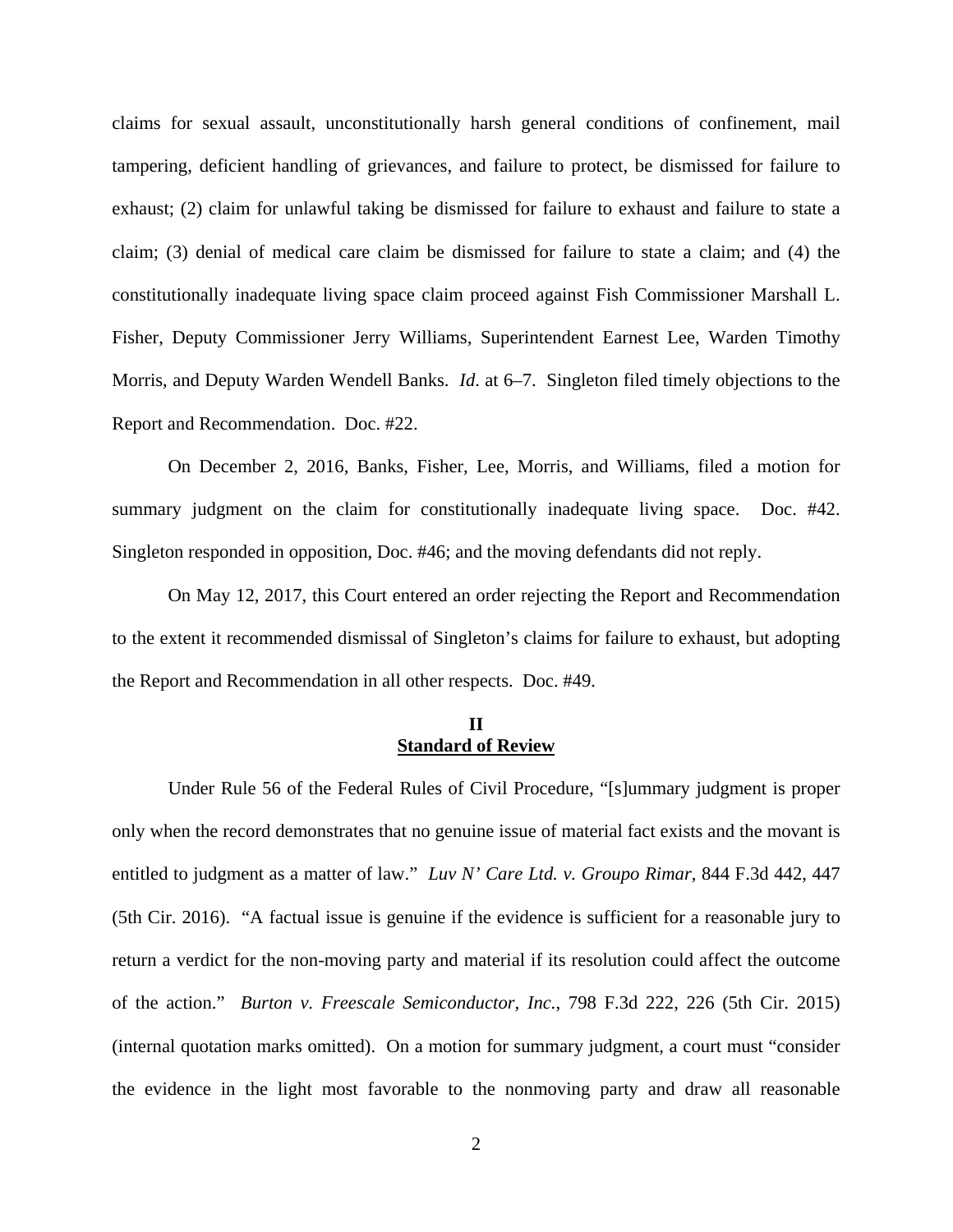inferences in its favor." *Edwards v. Cont'l Cas. Co.*, 841 F.3d 360, 363 (5th Cir. 2016).

In seeking summary judgment, "[t]he moving party bears the initial responsibility of informing the district court of the basis for its motion, and identifying those portions of the record which it believes demonstrate the absence of a genuine issue of material fact." *Nola Spice Designs, L.L.C. v. Haydel Enters., Inc.*, 783 F.3d 527, 536 (5th Cir. 2015) (internal quotation marks and alterations omitted). If the moving party satisfies this burden, "the non-moving party must go beyond the pleadings and by her own affidavits, or by the depositions, answers to interrogatories, and admissions on file, designate specific facts showing that there is a genuine issue for trial." *Id*. (internal quotation marks omitted). "Where the nonmoving party bears the burden of proof at trial, the moving party satisfies this initial burden by demonstrating an absence of evidence to support the nonmoving party's case." *Celtic Marine Corp. v. James C. Justice Cos., Inc.*, 760 F.3d 477, 481 (5th Cir. 2014).

# **III Analysis**

In their motion for summary judgment, the moving defendants seek dismissal of "the only claim that remains in this matter[,] ... Plaintiff's claim regarding overcrowding ...." Doc. #42 at 1 (footnote omitted). The motion notes that it "assumes that the Report and Recommendation [issued by Judge Alexander] will be adopted by the Court." *Id* at 1 n.1.

The Eighth Amendment to the United States Constitution prohibits the imposition of "cruel and unusual punishments." U.S. Const. amend. VIII. "This prohibition, made applicable to the states through the Fourteenth Amendment, does not mandate comfortable prisons, but neither does it permit inhumane ones." *Hinojosa v. Livingston*, 807 F.3d 657, at 664–65 (5th Cir. 2015) (internal quotation marks, citations, and footnote omitted). To constitute a violation of the Eighth Amendment, conditions must "pose a substantial risk of serious harm." *Id*. at 665